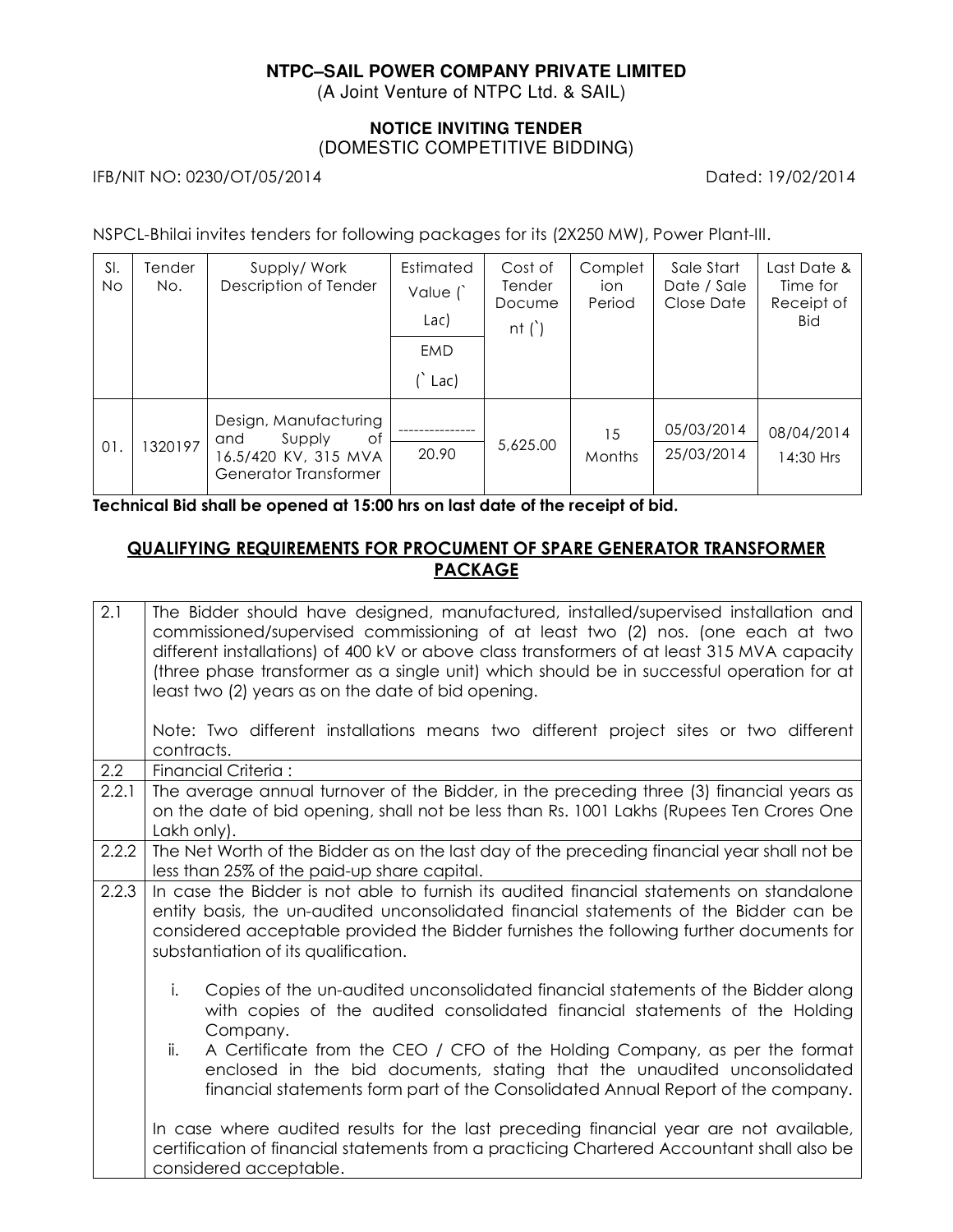| 2.2.4<br>2.2.5 | In case a Bidder does not satisfy the financial criteria, stipulated at Cl. 2.2.1 and / or Cl.<br>2.2.2 above on its own, the Holding Company would be required to meet the stipulated<br>turnover requirements at Cl. 2.2.1 above, provided that the net worth of such holding<br>company as on the last day of the preceding financial year is at least equal to or more<br>than the paid-up share capital of the holding company. In such an event, the Bidder<br>would be required to furnish along with its bid, a Letter of Undertaking from the Holding<br>Company, supported by Board Resolution, as per the format enclosed in the bid<br>documents, pledging unconditional and irrevocable financial support for the execution<br>of the Contract by the Bidder in case of award.<br>The unutilized line of credit for fund based and non-fund based limits with cash and bank<br>balances including fixed deposits of the Bidder as on a date not earlier than 15 days prior                                                                                                     |  |  |  |
|----------------|---------------------------------------------------------------------------------------------------------------------------------------------------------------------------------------------------------------------------------------------------------------------------------------------------------------------------------------------------------------------------------------------------------------------------------------------------------------------------------------------------------------------------------------------------------------------------------------------------------------------------------------------------------------------------------------------------------------------------------------------------------------------------------------------------------------------------------------------------------------------------------------------------------------------------------------------------------------------------------------------------------------------------------------------------------------------------------------------|--|--|--|
|                | to the date of bid opening, duly certified by the Bankers shall not be less than Rs. 507<br>Lakhs (Rupees Five Crores Seven Lakhs only). In case certificates from more than one<br>Bank are submitted, the earlier unutilized limits shall be of the same date from all such<br>Banks.                                                                                                                                                                                                                                                                                                                                                                                                                                                                                                                                                                                                                                                                                                                                                                                                     |  |  |  |
| 2.2.6          | Where another Company of the group acting as the Treasury Centre is responsible for<br>Treasury Management of the Bidder having combined credit / guarantee limit for the<br>whole group, the Bidder would be required to provide a Banker's certificate regarding<br>the unutilized line of credit for fund based and non-fund based limits together with cash<br>and bank balances including fixed deposits available to such Treasury Centre. Further,<br>Treasury Centre shall certify that out of the aforesaid limits certified by the bankers, the<br>Bidder shall have access to the line of credit of a level not less than the specified amount<br>at Cl. 2.2.5 above. In proof of this, the Bidder would be required to furnish along with its<br>bid, a Letter of Undertaking from the Treasury Centre, supported by a Resolution passed<br>by the Board of Directors of the Holding Company, as per the format enclosed in the bid<br>documents, pledging unconditional and irrevocable financial support for the execution<br>of the Contract by the bidder in case of award. |  |  |  |
| 2.2.7          | In case the Bidder's unutilized line of credit for fund based and non-fund based limits<br>specified at Cl. 2.2.5 above is not sufficient, a comfort letter from one of the bankers<br>specified in the bid documents unequivocally stating that in case the Bidder is awarded<br>the contract, the Bank would enhance line of credit for fund based and non-fund based<br>limits to a level not less than the specified amount to the bidder or to be Treasury<br>Management Centre as the case may be, shall be acceptable.<br>Note:                                                                                                                                                                                                                                                                                                                                                                                                                                                                                                                                                      |  |  |  |
|                | $\mathsf{I}$ .<br>Net worth means the sum total of the paid up share capital and free reserves.<br>Free reserves means all reserves credited out of the profits and share premium<br>account but does not include reserves credited out the revaluation of the<br>assets, write back of depreciation provision and amalgamation. Further any<br>debit balance of Profit and Loss Account and miscellaneous expenses to the<br>extent not adjusted or written off, if any, shall be reduced from reserves and<br>surplus.                                                                                                                                                                                                                                                                                                                                                                                                                                                                                                                                                                    |  |  |  |
| 3.0            | Other income shall not be considered for arriving at annual turnover.<br>Ш.<br>Notwithstanding anything stated above, the Employer reserves the right to assess the<br>capabilities and capacity of the Bidder / his collaborators / associates / subsidiaries /<br>group companies to perform the contract, should the circumstances warrant such<br>assessment in the overall interest of the Employer.                                                                                                                                                                                                                                                                                                                                                                                                                                                                                                                                                                                                                                                                                   |  |  |  |

## **TERMS AND CONDITIONS**

1. Bid documents will be issued to all the parties on their request for issue of bid documents without prima-facie examination of their qualification status. However, issue of bid documents shall not mean that bidders are considered qualified. Such requests must be submitted from **05.03.2014** up to **25.03.2014** on any working day between **9 AM to 5:30 PM** with cost of tender documents of **Rs. 5,625.00** in the form of **crossed demand draft** from any Nationalized Bank in favour of **NSPCL, payable at Bhilai**. Cash payment/money order will not be accepted. Tender document fee will not be refunded. **Request for tender**